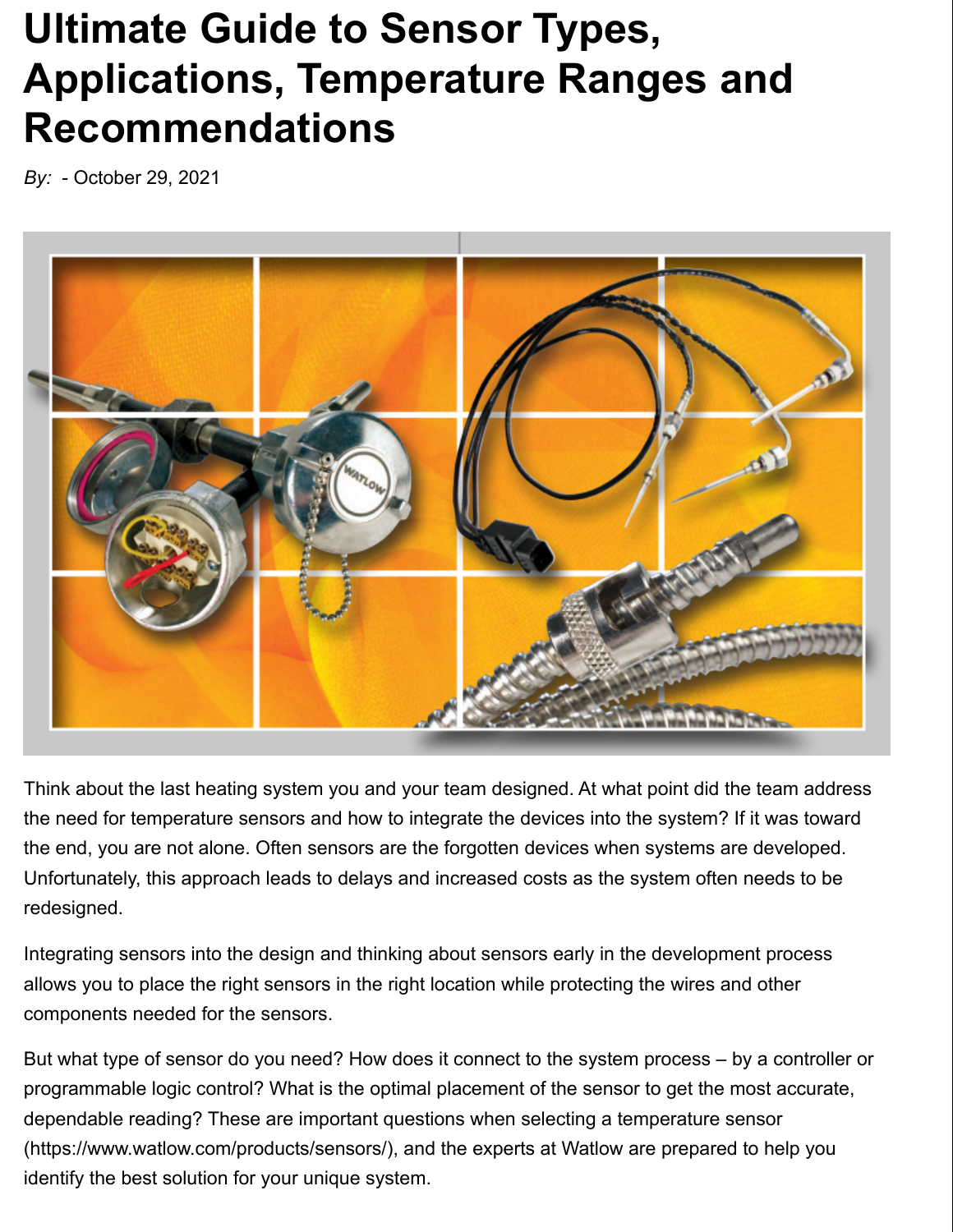# **Thermocouples, RTDs and Thermistors, Oh My!**

Sensors come in three common types: Thermocouples, resistance temperature detectors (RTD) and thermistors. Each has specific characteristics, from durability and temperature ranges to accuracy and size, and these qualities define the pros and cons of a particular sensor. Let us take a look at each type.

#### **Thermocouples**

Thermocouples (https://www.watlow.com/products/sensors/thermocouples) are typically used in extreme high-temperature applications, such as heat treatment applications, furnaces, ovens, autoclaves, semiconductor processing, glass processing and metal processing. These sensors often work in conditions of 2000 degrees Fahrenheit, and they are capable of withstanding temperatures up to 4200 degrees Fahrenheit.

Thermocouples are a relatively simple design of two dissimilar metals connected and wrapped in compacted ceramic magnesium oxide or another ceramic material. When the sensor is placed in the process, the wires create a small electrical signal or voltage as the temperature changes. While the design is relatively simple, thermocouples require complex electronics in the controller compared to RTDs and thermistors.

The simple design makes thermocouples tough, rugged devices. They can withstand extreme temperatures, vibrations and physical contact. This is best illustrated in an aerospace application. Thermocouples are used to monitor the temperature of exhaust on turbine engines, which means they are capable of handling rapidly changing extreme temperature changes – from freezing temps to thousands of degrees in a short time frame – and the violent thrust of the exhaust.

They are also small, fast and flexible. Some thermocouple sensors are as small as ten-thousandths of an inch in diameter, making them extremely fast. They can be bent into a variety of configurations, providing designers flexibility in packaging.

However, thermocouples are not the most accurate sensors, nor are they as repeatable or stable. Variations in the alloy mixture can change the output of the sensor. While there is tolerance in some industries for these inaccuracies, it may not be as desirable for applications requiring pinpoint accuracy. In addition, thermocouples are prone to drifting, which is the degradation of accuracy over time.

A thermocouple's accuracy may be plus or minus one or two degrees out of the box. Over time, and especially at higher temperatures, the accuracy can drift to 10 degrees or more. Drifting occurs as the chemistry of the metals changes.

### **Resistance Temperature Detectors (RTD)**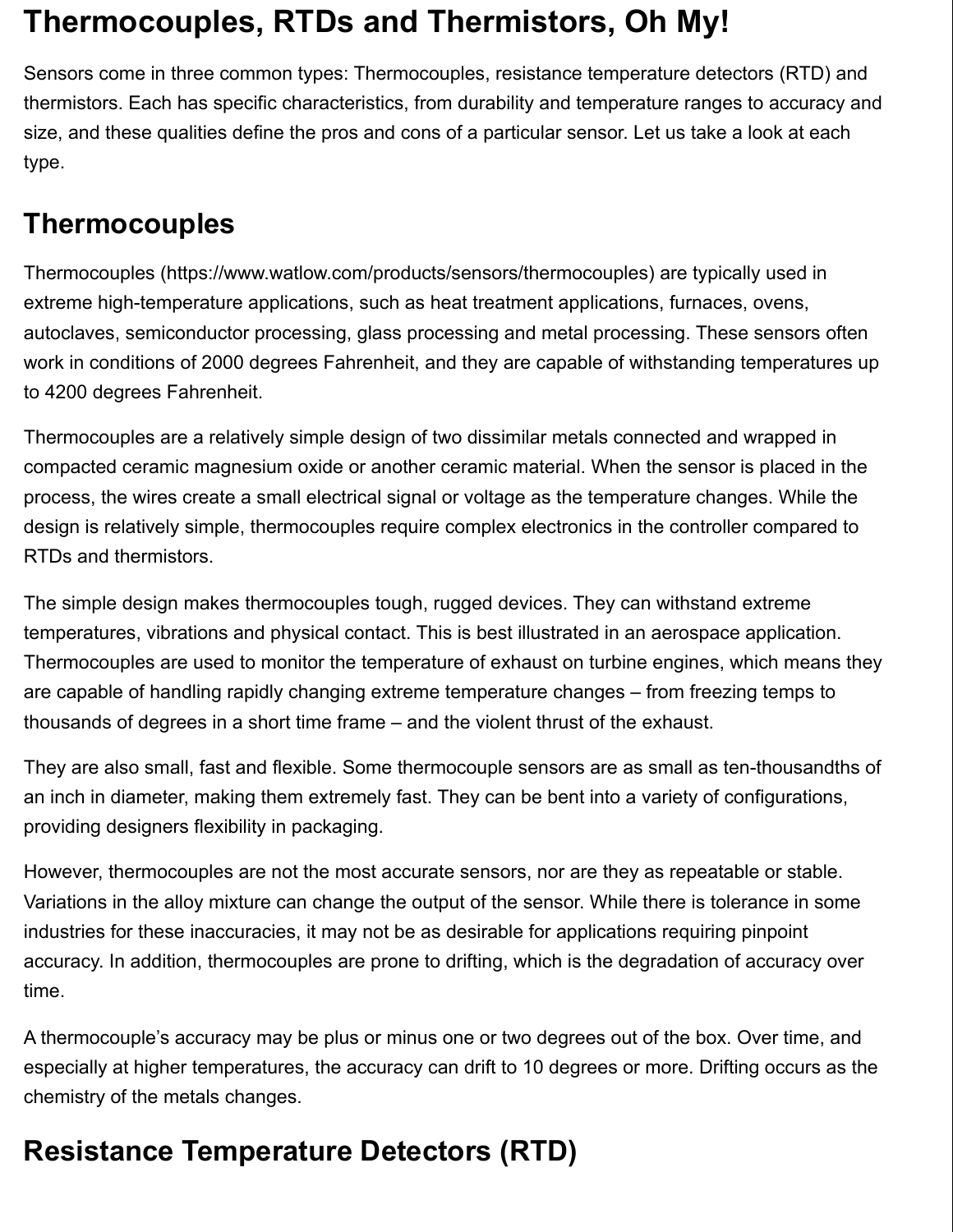Resistance temperature detectors (RTD) (https://www.watlow.com/products/sensors/resistancetemperature-sensors) are highly accurate, precise and repeatable sensors because the resistor is made of pure platinum. RTDs are typically used in food and beverage processing, biotech industries, pharmaceutical development, chemical processing and environmental chambers. In some cases, RTDs are used in semiconductor processing.

RTDs do have limitations in how they are packaged. They are rigid devices unable to bend or flex. The one-inch-long element is wound with a small diameter platinum wire and wrapped in a ceramic sheath. The final design resembles a one-inch bulb. The smallest RTD sensors are a 16th of an inch in diameter. While small, it is not nearly as small as a thermocouple.

In addition, the point sensitivity of RTDs adds a layer of complexity. Consider a food processing plant that uses a deep fryer. RTD sensors must be submerged far enough into the medium to avoid stem loss, which is a situation in which the sensor reads partially the environment in which the rest of the sensor is exposed.

With a few exceptions, RTDs have a maximum temperature rating of about 1,200 degrees Fahrenheit. Unlike thermocouples, RTDs do not suffer from drifting unless routinely exposed to temperatures exceeding the designated rating.

#### **Thermistors**

Similar to RTDs, thermistors are based on resistance changes. Unlike RTDs, thermistors consist of a slurry of oxides instead of pure platinum. By using blended oxides, manufacturers of thermistors can characterize and create temperature curves for the specific application. Blended materials, in this case, prevent the sensor from a linear temperature increase. Instead, the temperature readout is affected by the resistance, creating a curved progression.

While this can be a challenge for many applications, it means the sensor is designed for a specific application. Generally speaking, thermistors are built for temperatures less than 500 degrees Fahrenheit and are best suited for very small temperature ranges. For example, blood analyzers often use thermistors because the temperature of blood can fluctuate only a tiny amount. Operators of the machine need a highly sensitive sensor that can detect a slight change in temperature very quickly. Thermistors shine in these applications.

Although some high-temperature thermistors are available, most have a very limited useful temperature range. The accuracy band is very small, and thermistors are prone to drifting at elevated temperatures.

These sensors are ideal for heating, ventilation and air conditioning (HVAC) systems, medical applications such as blood or bodily fluid analyzing and the outside temperature readout on a vehicle's dashboard.

Like RTDs, thermistors are sensitive sensors, unable to withstand much vibration or bending.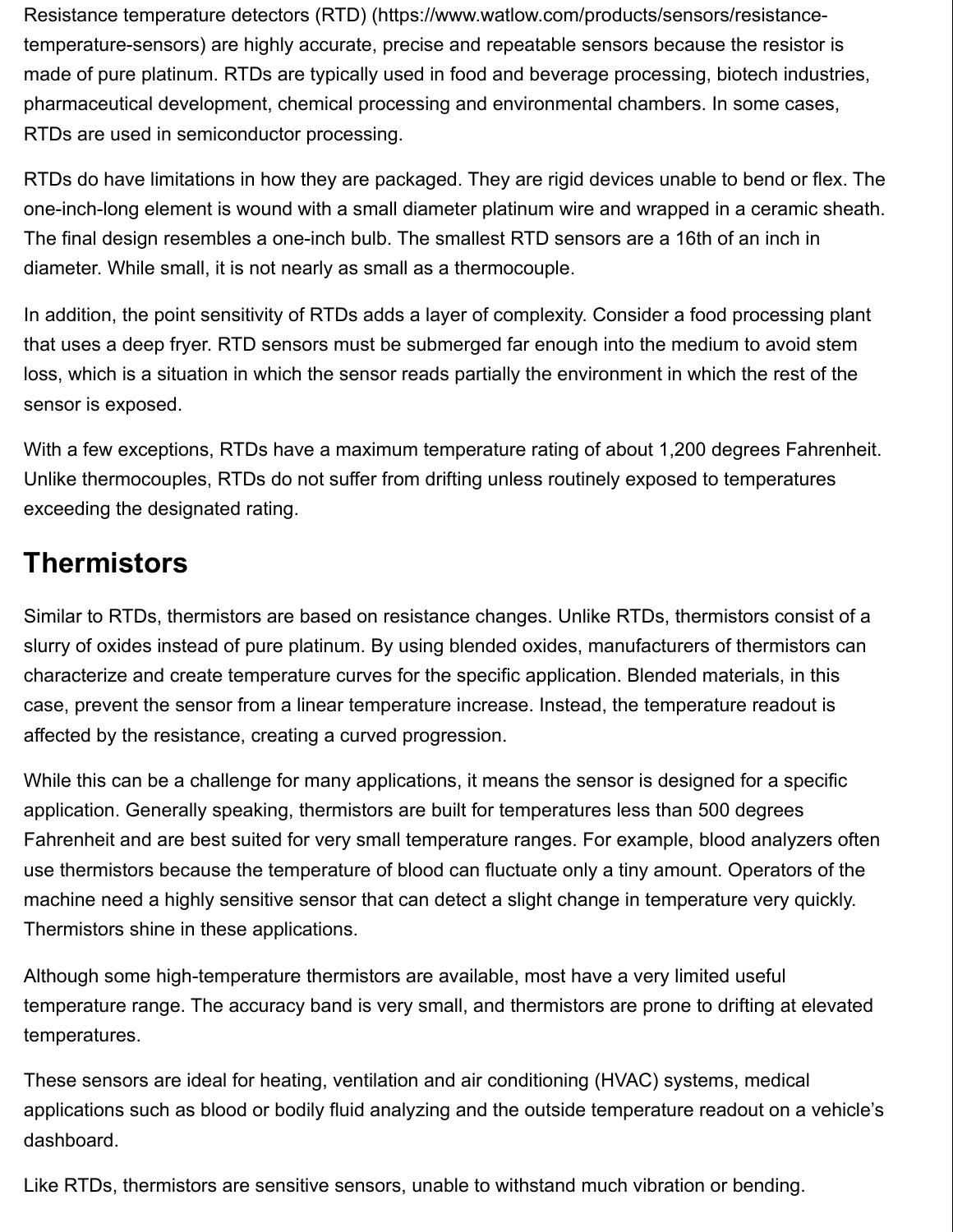# **What Type of Sensor is Right for my Application?**

As you can see, the three types of sensors have wide variability in capabilities and functionality. Selecting the right temperature sensor is dependent on the temperature and the accuracy requirements of the system. Generally, selection is not dictated by the type of heater. Note: One exception is when the sensor is integrated into the heater package. For example, when a sensor is placed inside a cartridge heater, a thermocouple is recommended because of its small diameter, durability and ability to withstand the higher temperatures found inside the heater.

So when selecting a sensor, thermocouples can withstand temperatures up to 4200 degrees Fahrenheit compared to the lower temperatures acceptable for RTDs (up to 1200 degrees) and thermistors (up to 500 degrees). On the other hand, thermistors and RTDs are more accurate than thermocouples. The right tradeoff will be dependent on the requirements of the system.

#### **Where Should a Sensor be Placed?**

System requirements once again determine so much for sensors. Finding the correct placement for the sensor is no different.

Consider the oven in your home. If you are baking a pizza or cake, you want to know the temperature in the middle of the oven is exactly what the recipe needs. Let us say the heating element is located at the top of the oven. If the sensor placement is too high in the oven, it will sense the temperature of the heating element more so than the temperature of the middle of the oven. The cake will be underdone. Place the sensor too low in the oven, and the middle of the oven is warmer than the readout and the cake is overbaked.

What is the ideal location? Unfortunately, the sensor cannot reside in the middle of the oven because as food is moved in and out, it could break. Should the sensor tip poke through the wall, or is a longer sensor clamped to the oven wall a better solution? Each answer comes with tradeoffs the system designer must weigh.

Immersion depth is a consideration in other applications, such as the temperature of fluid running through a pipe. In this example, liquid flow rate and outside temperature can influence the reading on the sensor.

If the ambient temperature is cold, but the system has hot fluid running through the pipe, the ambient temperature will draw heat away from the pipe and away from the sensor. If the sensor is not in the right location or if the flow rate is faster or slower in one part of the pipe, the readouts can be very different even though the temperature of the fluid does not change. An error in placement could translate into wrong readings and costly mistakes in the process.

# **Maintaining and Replacing Sensors**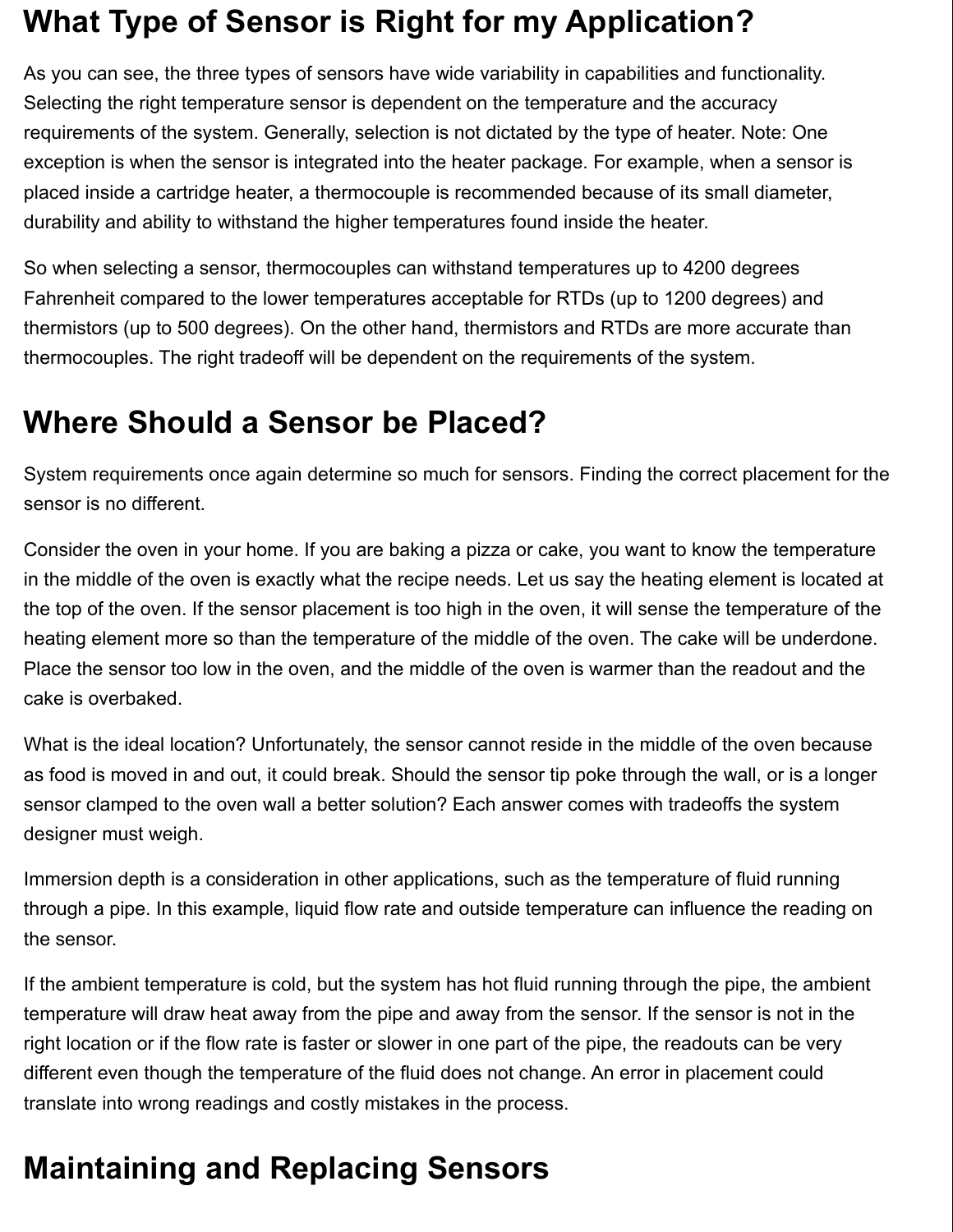Sensors can operate accurately and efficiently for many years if the environment and use are appropriate for the sensor. As noted above, thermocouples are more rugged and can function when exposed to vibrations and high temperatures. RTDs and thermistors are more sensitive. For each type of sensor, the lifespan can be 20 to 25 years under ideal conditions. In harsh conditions, the lifespan may be three to five years or less.

Premature sensor failures most commonly occur due to exposing the sensor to temperatures that exceed the maximum rating. When the sensor is exposed to temperatures greater than its rating, it degrades and its lifespan is shortened. Another common cause of sensor failure is moisture ingress. All sensors are susceptible to moisture if not sealed properly, especially sensors operating in humid environments. When moisture penetrates the sensor, the insulation resistance breaks down and it shorts out.

Monitoring and proactively replacing sensors prone to harsh conditions can be advantageous. An unexpected sensor failure can cause downtime, which results in lost productivity. This costs your business time and money. Replacing sensors on a predetermined schedule allows your team to preplan downtime and minimize lost production.

# **Redundant Sensors for Safety**

Sensor failures do lead to safety concerns. As a result, many systems are designed with redundant and high-limit sensors to shut down a system if the temperature increases to unsafe levels. Let us go back to the food preparation facility and the deep fryer. If the RTD sensor fails while the element is heating, the oil temperature will continue to rise to unsafe levels because the switch will not receive the information it needs to turn off the heating element. At some point, the oil would ignite and start a fire.

In a runaway situation like this, the high-limit sensor will shut down the entire system when the temperature exceeds a certain level. Note: In this example, there would likely be other safety measures in place, such as monitoring the oil level.

In some cases, system designers will build in extra sensors. When one fails, the operator flips a switch to activate the other sensor. This approach is often used in applications in which the cost of installation is expensive, the system is operated in a remote location or it is a significant process such as with refineries. In these situations, the system is created so the operator does not have to think about replacing sensors or scheduling a field tech to replace the failed device.

#### **Watlow's Experts are Industry Leaders in Sensors**

Selecting and implementing the right sensor is not only a safety concern, but can have a real impact on the efficiency and productivity of your process and, ultimately, revenue. In the semiconductor industry, a tenth of a degree in lost accuracy could result in a couple tenths of a percent or more in lost yield. In the semiconductor sector, that translates into hundreds of thousands of dollars.